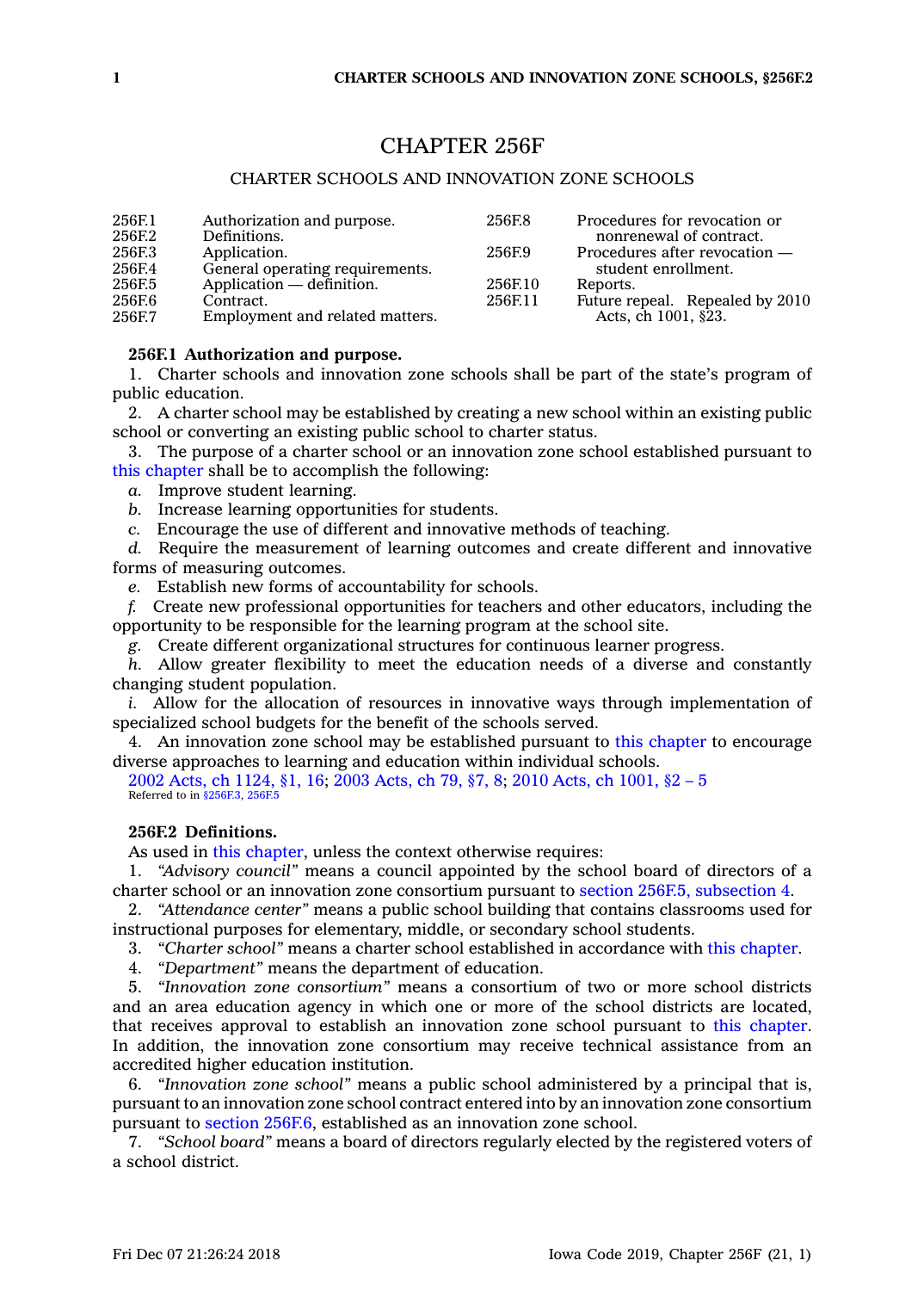8. *"State board"* means the state board of education.

2002 Acts, ch [1124,](https://www.legis.iowa.gov/docs/acts/2002/CH1124.pdf) §2, 16; 2003 [Acts,](https://www.legis.iowa.gov/docs/acts/2003/CH0079.pdf) ch 79, §7, 8; 2010 Acts, ch [1001,](https://www.legis.iowa.gov/docs/acts/2010/CH1001.pdf) §6 - 9; 2010 [Acts,](https://www.legis.iowa.gov/docs/acts/2010/CH1069.pdf) ch [1069,](https://www.legis.iowa.gov/docs/acts/2010/CH1069.pdf) §32; 2014 Acts, ch [1026,](https://www.legis.iowa.gov/docs/acts/2014/CH1026.pdf) §62; 2015 [Acts,](https://www.legis.iowa.gov/docs/acts/2015/CH0030.pdf) ch 30, §89

#### **256F.3 Application.**

1. The department shall monitor the effectiveness of charter schools and innovation zone schools and shall implement the applicable provisions of this [chapter](https://www.legis.iowa.gov/docs/code//256F.pdf).

2. *a.* To receive approval to establish <sup>a</sup> charter school in accordance with this [chapter](https://www.legis.iowa.gov/docs/code//256F.pdf), the principal, teachers, or parents or guardians of students at an existing public school shall submit an application to the school board to convert an existing attendance center to <sup>a</sup> charter school. An attendance center shall not enter into <sup>a</sup> charter school contract with <sup>a</sup> school district under this [chapter](https://www.legis.iowa.gov/docs/code//256F.pdf) unless the attendance center is located within the school district. The application shall demonstrate the support of at least fifty percent of the teachers employed at the school on the date of the submission of the application and fifty percent of the parents or guardians voting whose children are enrolled at the school, provided that <sup>a</sup> majority of the parents or guardians eligible to vote participate in the ballot process, according to procedures established by rules of the state board.

*b.* To receive approval to establish an innovation zone school in accordance with [this](https://www.legis.iowa.gov/docs/code//256F.pdf) [chapter](https://www.legis.iowa.gov/docs/code//256F.pdf), an innovation zone consortium shall submit an application to the state board which demonstrates the support of at least fifty percent of the teachers employed at each proposed innovation zone school on the date of the submission of the application and fifty percent of the parents or guardians voting whose children are enrolled at each proposed innovation zone school, provided that <sup>a</sup> majority of the parents or guardians eligible to vote participate in the ballot process, according to procedures established by rules of the state board.

*c.* A parent or guardian voting in accordance with this [subsection](https://www.legis.iowa.gov/docs/code/256F.3.pdf) must be <sup>a</sup> resident of this state.

3. A school board shall receive and review all applications for converting an existing building or creating <sup>a</sup> new building for <sup>a</sup> charter school. Applications received on or before October 1 of <sup>a</sup> calendar year shall be considered for charter schools to be established at the beginning of the school district's next school year or at <sup>a</sup> time agreed to by the applicant and the school board. However, <sup>a</sup> school board may receive and consider applications after October 1 at its discretion.

4. A school board shall by <sup>a</sup> majority vote approve or deny an application relating to <sup>a</sup> charter school no later than sixty calendar days after the application is received. An application approved by <sup>a</sup> school board and subsequently approved by the state board pursuant to [subsection](https://www.legis.iowa.gov/docs/code/256F.3.pdf) 6 shall constitute, at <sup>a</sup> minimum, an agreement between the school board and the charter school for the operation of the charter school. A school board that denies an application for <sup>a</sup> conversion to <sup>a</sup> charter school shall provide notice of denial to the applicant in writing within thirty days after board action. The notice shall specify the exact reasons for denial and provide documentation supporting those reasons.

5. An applicant may appeal school board denial of the applicant's charter school application to the state board in accordance with the procedures set forth in [chapter](https://www.legis.iowa.gov/docs/code//290.pdf) 290. The state board shall affirm, modify, or reverse the school board's decision on the basis of the information provided in the application indicating the ability and willingness of the proposed charter school to meet the requirements of section 256F.1, [subsection](https://www.legis.iowa.gov/docs/code/256F.1.pdf) 3, and [section](https://www.legis.iowa.gov/docs/code/256F.4.pdf) 256F.4.

6. Upon approval of an application for the proposed establishment of <sup>a</sup> charter school, the school board shall submit an application for approval to establish the charter school to the state board in accordance with [section](https://www.legis.iowa.gov/docs/code/256F.5.pdf) 256F.5.

7. An application submitted to the state board pursuant to [subsection](https://www.legis.iowa.gov/docs/code/256F.3.pdf) 2, paragraph *"b"*, or [subsection](https://www.legis.iowa.gov/docs/code/256F.3.pdf) 6 shall set forth the manner in which the charter school or innovation zone school will provide special instruction, in accordance with [section](https://www.legis.iowa.gov/docs/code/280.4.pdf) 280.4, to students who are limited English proficient. The application shall set forth the manner in which the charter school or innovation zone school will comply with federal and state laws and regulations relating to the federal National School Lunch Act and the federal Child Nutrition Act of 1966, 42 U.S.C. §1751–1785, and [chapter](https://www.legis.iowa.gov/docs/code//283A.pdf) 283A. The state board shall approve only those applications that meet the requirements specified in section 256F.1, [subsection](https://www.legis.iowa.gov/docs/code/256F.1.pdf) 3, and [sections](https://www.legis.iowa.gov/docs/code/256F.4.pdf) 256F.4 and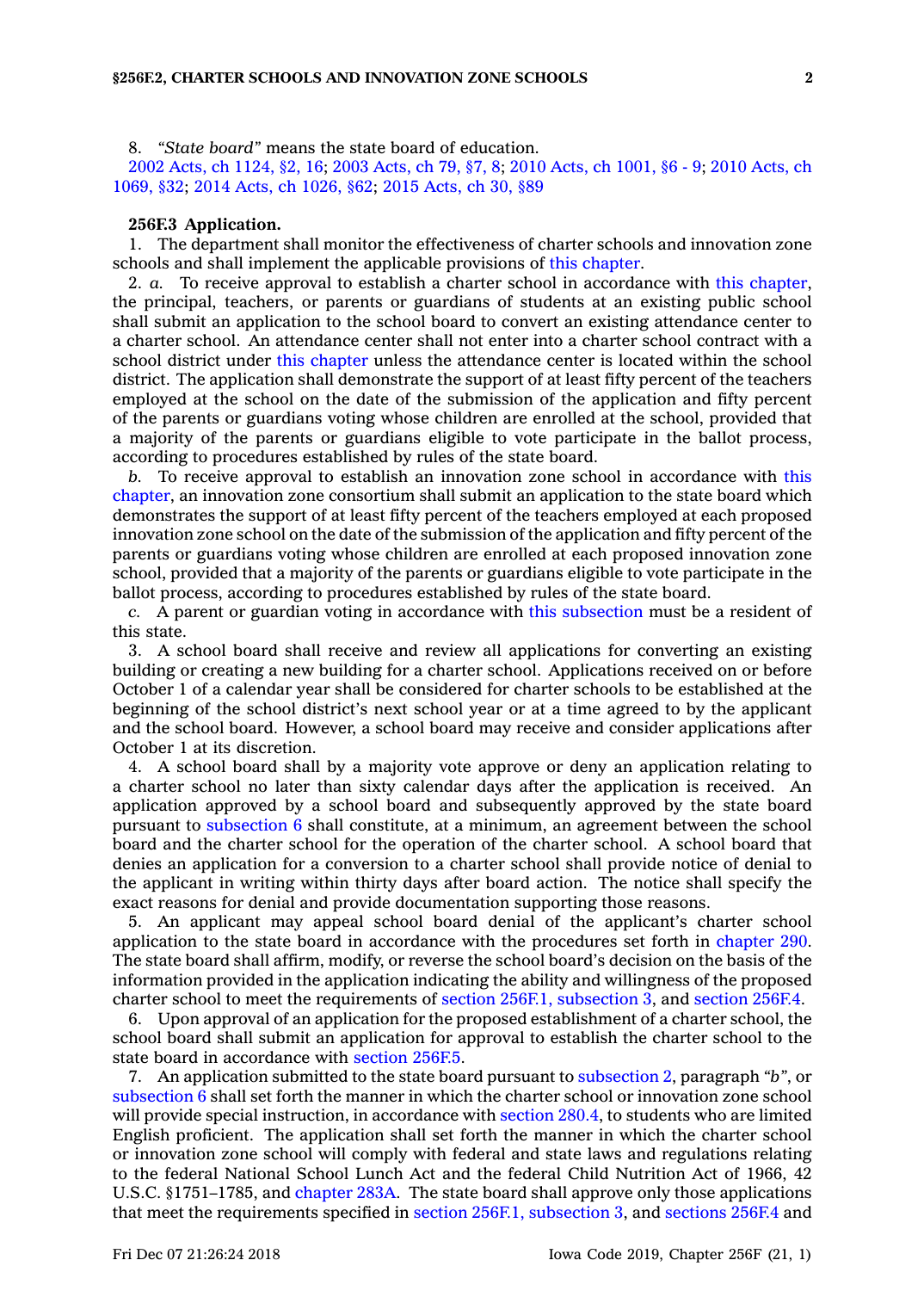[256F.5](https://www.legis.iowa.gov/docs/code/256F.5.pdf). The state board may deny an application if the state board deems that approval of the application is not in the best interest of the affected students.

8. The state board shall approve not more than ten innovation zone consortium applications.

9. The state board shall adopt rules in accordance with [chapter](https://www.legis.iowa.gov/docs/code//17A.pdf) 17A for the implementation of this [chapter](https://www.legis.iowa.gov/docs/code//256F.pdf). If federal rules or regulations relating to the distribution or utilization of federal funds allocated to the department pursuant to this [section](https://www.legis.iowa.gov/docs/code/256F.3.pdf) are adopted that are inconsistent with the provisions of this [chapter](https://www.legis.iowa.gov/docs/code//256F.pdf), the state board shall adopt rules to comply with the requirements of the federal rules or regulations. The state board shall identify inconsistencies between federal and state rules and regulations as provided in [this](https://www.legis.iowa.gov/docs/code/256F.3.pdf) [subsection](https://www.legis.iowa.gov/docs/code/256F.3.pdf) and shall submit recommendations for legislative action to the chairpersons and ranking members of the senate and house standing committees on education at the next meeting of the general assembly.

2002 Acts, ch [1124,](https://www.legis.iowa.gov/docs/acts/2002/CH1124.pdf) §3, 16; 2003 [Acts,](https://www.legis.iowa.gov/docs/acts/2003/CH0079.pdf) ch 79, §1, 7, 8; 2006 Acts, ch [1152,](https://www.legis.iowa.gov/docs/acts/2006/CH1152.pdf) §7, 17; 2010 [Acts,](https://www.legis.iowa.gov/docs/acts/2010/CH1001.pdf) ch [1001,](https://www.legis.iowa.gov/docs/acts/2010/CH1001.pdf) §10; 2010 Acts, ch [1061,](https://www.legis.iowa.gov/docs/acts/2010/CH1061.pdf) §180; 2010 Acts, ch [1193,](https://www.legis.iowa.gov/docs/acts/2010/CH1193.pdf) §45; 2018 Acts, ch [1057,](https://www.legis.iowa.gov/docs/acts/2018/CH1057.pdf) §7 Referred to in [§256F.4](https://www.legis.iowa.gov/docs/code/256F.4.pdf) Subsection 1 amended

#### **256F.4 General operating requirements.**

1. Within fifteen days after approval of <sup>a</sup> charter school or innovation zone school application submitted in accordance with section 256F.3, [subsection](https://www.legis.iowa.gov/docs/code/256F.3.pdf) 2, <sup>a</sup> school board or innovation zone consortium shall report to the department the name of the charter school applicant if applicable, the proposed charter school or innovation zone school location, and the charter school or innovation zone school's projected enrollment.

2. Although <sup>a</sup> charter school or innovation zone school may elect to comply with one or more provisions of statute or administrative rule, <sup>a</sup> charter school or innovation zone school is exempt from all statutes and rules applicable to <sup>a</sup> school, <sup>a</sup> school board, or <sup>a</sup> school district, except that the charter school or innovation zone school shall do all of the following:

*a.* Meet all applicable federal, state, and local health and safety requirements and laws prohibiting discrimination on the basis of race, creed, color, sex, sexual orientation, gender identity, national origin, religion, ancestry, or disability. A charter school or innovation zone school shall be subject to any court-ordered desegregation plan in effect for the school district at the time the charter school or innovation zone school application is approved.

*b.* Operate as <sup>a</sup> nonsectarian, nonreligious public school.

*c.* Be free of tuition and application fees to Iowa resident students between the ages of five and twenty-one years.

*d.* Be subject to and comply with [chapters](https://www.legis.iowa.gov/docs/code//216.pdf) 216 and [216A](https://www.legis.iowa.gov/docs/code//216A.pdf) relating to civil and human rights.

*e.* Provide special education services in accordance with [chapter](https://www.legis.iowa.gov/docs/code//256B.pdf) 256B.

*f.* Be subject to the same financial audits, audit procedures, and audit requirements as <sup>a</sup> school district. The audit shall be consistent with the requirements of [sections](https://www.legis.iowa.gov/docs/code/11.6.pdf) 11.6, [11.14](https://www.legis.iowa.gov/docs/code/11.14.pdf), [11.19](https://www.legis.iowa.gov/docs/code/11.19.pdf), 256.9, [subsection](https://www.legis.iowa.gov/docs/code/256.9.pdf) 20, and section [279.29](https://www.legis.iowa.gov/docs/code/279.29.pdf), except to the extent deviations are necessary because of the program at the school. The department, the auditor of state, or the legislative services agency may conduct financial, program, or compliance audits.

*g.* Be subject to and comply with [chapter](https://www.legis.iowa.gov/docs/code//284.pdf) 284 relating to the student achievement and teacher quality program. A charter school or innovation zone school that complies with [chapter](https://www.legis.iowa.gov/docs/code//284.pdf) 284 shall receive state moneys or be eligible to receive state moneys calculated as provided in section 257.10, [subsections](https://www.legis.iowa.gov/docs/code/257.10.pdf) 9 and 10, and section [257.37A](https://www.legis.iowa.gov/docs/code/257.37A.pdf) as if it did not operate under <sup>a</sup> charter school or innovation zone school contract.

*h.* Be subject to and comply with [chapters](https://www.legis.iowa.gov/docs/code//20.pdf) 20 and [279](https://www.legis.iowa.gov/docs/code//279.pdf) relating to contracts with and discharge of teachers and administrators.

*i.* Be subject to and comply with the provisions of [chapter](https://www.legis.iowa.gov/docs/code//285.pdf) 285 relating to the transportation of students.

*j.* Meetings and records of the advisory council are subject to the provisions of [chapters](https://www.legis.iowa.gov/docs/code//21.pdf) [21](https://www.legis.iowa.gov/docs/code//21.pdf) and [22](https://www.legis.iowa.gov/docs/code//22.pdf).

3. A charter school or innovation zone school shall not discriminate in its student admissions policies or practices on the basis of intellectual or athletic ability, measures of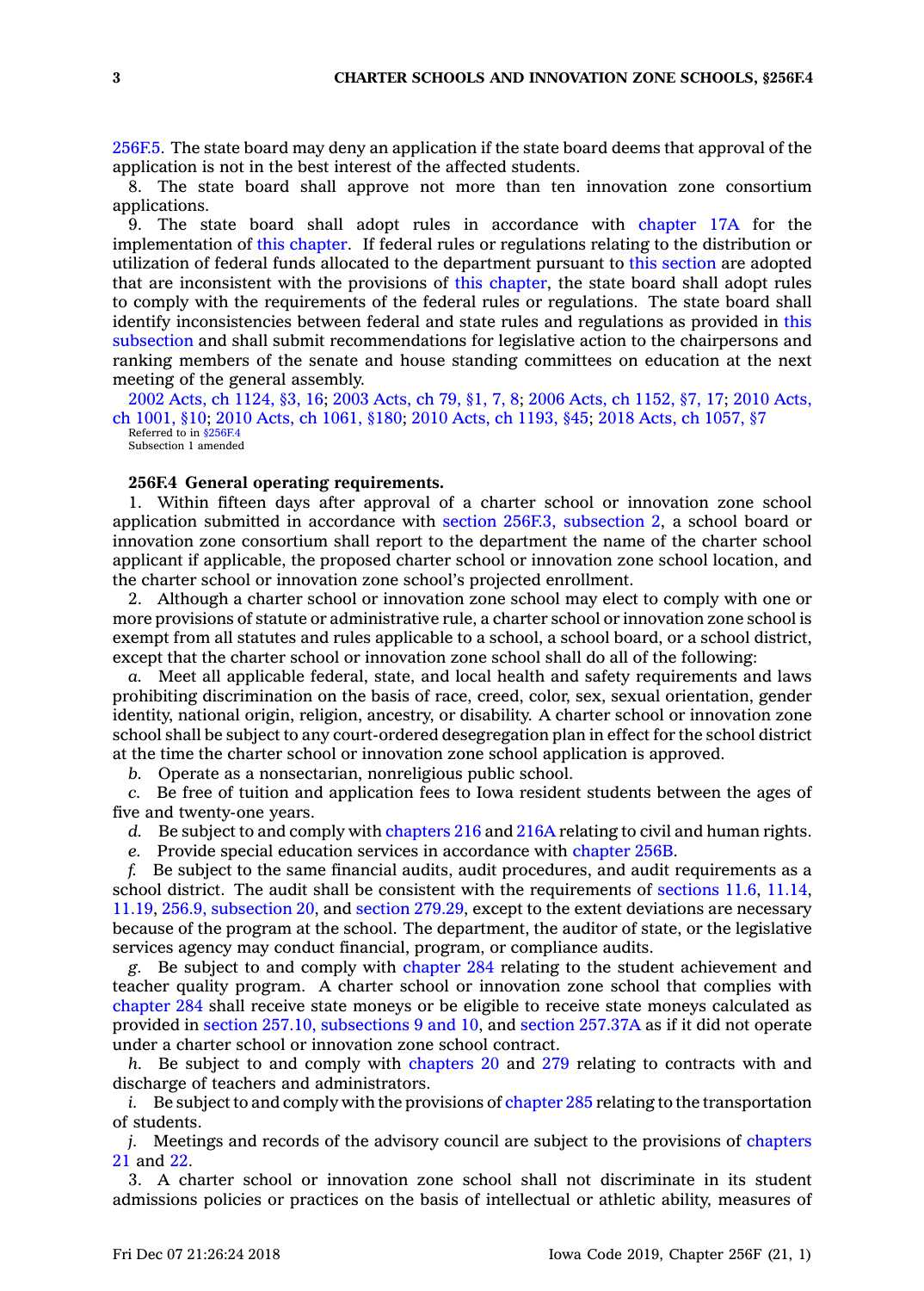achievement or aptitude, or status as <sup>a</sup> person with <sup>a</sup> disability. However, <sup>a</sup> charter school or innovation zone school may limit admission to students who are within <sup>a</sup> particular range of ages or grade levels or on any other basis that would be legal if initiated by <sup>a</sup> school district. Enrollment priority shall be given to the siblings of students enrolled in <sup>a</sup> charter school or innovation zone school.

4. A charter school or innovation zone school shall enroll an eligible resident student who submits <sup>a</sup> timely application unless the number of applications exceeds the capacity of <sup>a</sup> program, class, grade level, or building. In this case, students must be accepted by lot. A charter school or innovation zone school may enroll an eligible nonresident student who submits <sup>a</sup> timely application in accordance with the student admission policy established pursuant to section 256F.5, [subsection](https://www.legis.iowa.gov/docs/code/256F.5.pdf) 1. If the charter school or innovation zone school enrolls an eligible nonresident student, the charter school or innovation zone school shall notify the school district of residence and the sending district not later than March 1 of the preceding school year. Transportation for the student shall be in accordance with [section](https://www.legis.iowa.gov/docs/code/282.18.pdf) 282.18, [subsection](https://www.legis.iowa.gov/docs/code/282.18.pdf) 10. The sending district shall make payments to the charter school or innovation zone consortium in the manner required under section 282.18, [subsection](https://www.legis.iowa.gov/docs/code/282.18.pdf) [7](https://www.legis.iowa.gov/docs/code/282.18.pdf). If the nonresident pupil is also an eligible pupil under section [261E.6](https://www.legis.iowa.gov/docs/code/261E.6.pdf), the innovation zone consortium shall pay the tuition reimbursement amount to an eligible postsecondary institution as provided in [section](https://www.legis.iowa.gov/docs/code/261E.7.pdf) 261E.7.

5. A charter school or innovation zone school shall provide instruction for at least the number of days or hours required by section 279.10, [subsection](https://www.legis.iowa.gov/docs/code/279.10.pdf) 1.

6. Notwithstanding [subsection](https://www.legis.iowa.gov/docs/code/256F.4.pdf) 2, <sup>a</sup> charter school or innovation zone school shall meet the requirements of section 256.7, [subsection](https://www.legis.iowa.gov/docs/code/256.7.pdf) 21.

7. *a.* A charter school shall be considered <sup>a</sup> part of the school district in which it is located for purposes of state school foundation aid pursuant to [chapter](https://www.legis.iowa.gov/docs/code//257.pdf) 257.

*b.* Students enrolled in an innovation zone school shall be counted, for state school foundation aid purposes, in the student's district of residence.

8. A charter school or innovation zone consortium may enter into contracts in accordance with [chapter](https://www.legis.iowa.gov/docs/code//26.pdf) 26.

2002 Acts, ch [1124,](https://www.legis.iowa.gov/docs/acts/2002/CH1124.pdf) §4, 16; 2002 Acts, ch [1175,](https://www.legis.iowa.gov/docs/acts/2002/CH1175.pdf) §81; 2003 [Acts,](https://www.legis.iowa.gov/docs/acts/2003/CH0035.pdf) ch 35, §46, 49; 2003 [Acts,](https://www.legis.iowa.gov/docs/acts/2003/CH0079.pdf) ch [79,](https://www.legis.iowa.gov/docs/acts/2003/CH0079.pdf) §2, 7, 8; 2006 Acts, ch [1185,](https://www.legis.iowa.gov/docs/acts/2006/CH1185.pdf) §127; 2010 Acts, ch [1001,](https://www.legis.iowa.gov/docs/acts/2010/CH1001.pdf) §11 – 14; 2013 [Acts,](https://www.legis.iowa.gov/docs/acts/2013/CH0121.pdf) ch 121, §80, 85 Referred to in [§256F.3](https://www.legis.iowa.gov/docs/code/256F.3.pdf), [256F.5](https://www.legis.iowa.gov/docs/code/256F.5.pdf), [256F.10](https://www.legis.iowa.gov/docs/code/256F.10.pdf), [282.9](https://www.legis.iowa.gov/docs/code/282.9.pdf)

# **256F.5 Application — definition.**

An application to the state board for the approval of <sup>a</sup> charter school or innovation zone school shall include but shall not be limited to <sup>a</sup> description of the following:

1. The method for admission to the charter school or innovation zone school.

2. The mission, purpose, innovation, and specialized focus of the charter school or innovation zone school.

3. Performance goals and objectives in addition to those required under [section](https://www.legis.iowa.gov/docs/code/256.7.pdf) 256.7, [subsection](https://www.legis.iowa.gov/docs/code/256.7.pdf) 21, by which the school's student achievement shall be judged, the measures to be used to assess progress, and the current baseline status with respect to the goals.

4. The method for appointing or forming an advisory council for the charter school or innovation zone school. The membership of an advisory council appointed or formed in accordance with this [chapter](https://www.legis.iowa.gov/docs/code//256F.pdf) shall not include more than one member of <sup>a</sup> participating school board.

5. Procedures for teacher evaluation and professional development for teachers and administrators.

6. The charter school or innovation zone school governance and bylaws.

7. The financial plan for the operation of the charter school or innovation zone school including, at <sup>a</sup> minimum, <sup>a</sup> listing of the support services the school district or innovation zone consortium will provide, and the charter school or innovation zone school's revenues, budgets, and expenditures.

8. The educational program and curriculum, instructional methodology, and services to be offered to students.

9. The number and qualifications of teachers and administrators to be employed.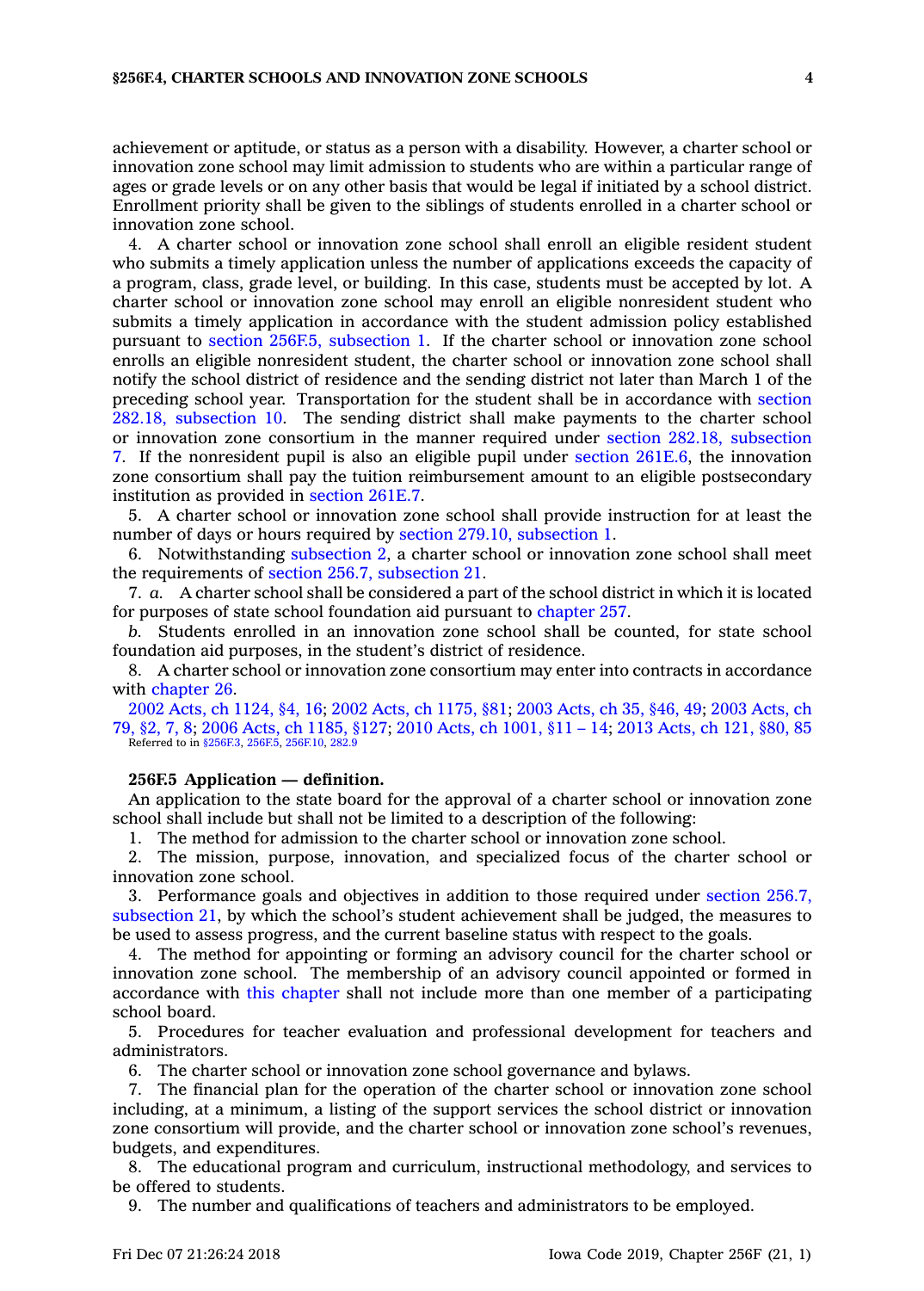10. The organization of the charter school or innovation zone school in terms of ages of students or grades to be taught along with an estimate of the total enrollment of the charter school or innovation zone school.

11. The provision of school facilities.

12. A statement indicating how the charter school or innovation zone school will meet the requirements of section [256F.1,](https://www.legis.iowa.gov/docs/code/256F.1.pdf) as applicable; section 256F.4, [subsection](https://www.legis.iowa.gov/docs/code/256F.4.pdf) 2, paragraph *"a"*; and section 256F.4, [subsection](https://www.legis.iowa.gov/docs/code/256F.4.pdf) 3.

13. Assurance of the assumption of liability by the charter school or the innovation zone consortium for the innovation zone school.

14. The types and amounts of insurance coverage to be obtained by the charter school or innovation zone consortium for the innovation zone school.

15. A plan of operation to be implemented if the charter school or innovation zone consortium revokes or fails to renew its contract.

16. The means, costs, and plan for providing transportation for students enrolled in the charter school or innovation zone school.

17. The specific statutes, administrative rules, and school board policies with which the charter school or innovation zone school does not intend to comply.

2002 Acts, ch [1124,](https://www.legis.iowa.gov/docs/acts/2002/CH1124.pdf) §5, 16; 2003 [Acts,](https://www.legis.iowa.gov/docs/acts/2003/CH0079.pdf) ch 79, §7, 8; 2010 Acts, ch [1001,](https://www.legis.iowa.gov/docs/acts/2010/CH1001.pdf) §15, 16; 2011 [Acts,](https://www.legis.iowa.gov/docs/acts/2011/CH0034.pdf) ch 34, [§65](https://www.legis.iowa.gov/docs/acts/2011/CH0034.pdf)

Referred to in [§256F.2](https://www.legis.iowa.gov/docs/code/256F.2.pdf), [256F.3](https://www.legis.iowa.gov/docs/code/256F.3.pdf), [256F.4](https://www.legis.iowa.gov/docs/code/256F.4.pdf), [256F.6](https://www.legis.iowa.gov/docs/code/256F.6.pdf)

#### **256F.6 Contract.**

1. *a.* An approved charter school or innovation zone school application shall constitute an agreement, the terms of which shall, at <sup>a</sup> minimum, be the terms of <sup>a</sup> four-year enforceable, renewable contract between <sup>a</sup> school board, or the boards participating in an innovation zone consortium, and the state board. The contract shall include an operating agreement for the operation of the charter school or innovation zone school. The terms of the contract may be revised at any time with the approval of both the state board and the school board or the boards participating in the innovation zone consortium, whether or not the stated provisions of the contract are being fulfilled.

*b.* A contract may be renewed by agreement of the school board or the boards participating in an innovation zone consortium, as applicable, and the state board.

*c.* The charter school or innovation zone consortium shall provide parents and guardians of students enrolled in the charter school or innovation zone school with <sup>a</sup> copy of the charter school or innovation zone school application approved pursuant to [section](https://www.legis.iowa.gov/docs/code/256F.5.pdf) 256F.5.

2. The contract shall outline the reasons for revocation or nonrenewal of the contract.

3. The state board of education shall provide by rule for the ongoing review of each party's compliance with <sup>a</sup> contract entered into in accordance with this [chapter](https://www.legis.iowa.gov/docs/code//256F.pdf).

2002 Acts, ch [1124,](https://www.legis.iowa.gov/docs/acts/2002/CH1124.pdf) §6, 16; 2003 [Acts,](https://www.legis.iowa.gov/docs/acts/2003/CH0079.pdf) ch 79, §7, 8; 2010 Acts, ch [1001,](https://www.legis.iowa.gov/docs/acts/2010/CH1001.pdf) §17; 2010 [Acts,](https://www.legis.iowa.gov/docs/acts/2010/CH1193.pdf) ch [1193,](https://www.legis.iowa.gov/docs/acts/2010/CH1193.pdf) §46; 2013 [Acts,](https://www.legis.iowa.gov/docs/acts/2013/CH0090.pdf) ch 90, §64 Referred to in [§256F.2](https://www.legis.iowa.gov/docs/code/256F.2.pdf)

**256F.7 Employment and related matters.**

1. A charter school or the boards participating in an innovation zone consortium shall employ or contract with necessary teachers and administrators, as defined in [section](https://www.legis.iowa.gov/docs/code/272.1.pdf) 272.1, who hold <sup>a</sup> valid license with an endorsement for the type of service for which the teacher or administrator is employed.

2. The school board or innovation zone consortium, as specified in the application, in consultation with the advisory council, shall decide matters related to the operation of the charter school or innovation zone school, including budgeting, curriculum, and operating procedures.

3. *a.* Employees of <sup>a</sup> charter school shall be considered employees of the school district.

*b.* Employees of an innovation zone school shall be considered employees of <sup>a</sup> board participating in the innovation zone consortium.

2002 Acts, ch [1124,](https://www.legis.iowa.gov/docs/acts/2002/CH1124.pdf) §7, 16; 2003 [Acts,](https://www.legis.iowa.gov/docs/acts/2003/CH0079.pdf) ch 79, §7, 8; 2010 Acts, ch [1001,](https://www.legis.iowa.gov/docs/acts/2010/CH1001.pdf) §18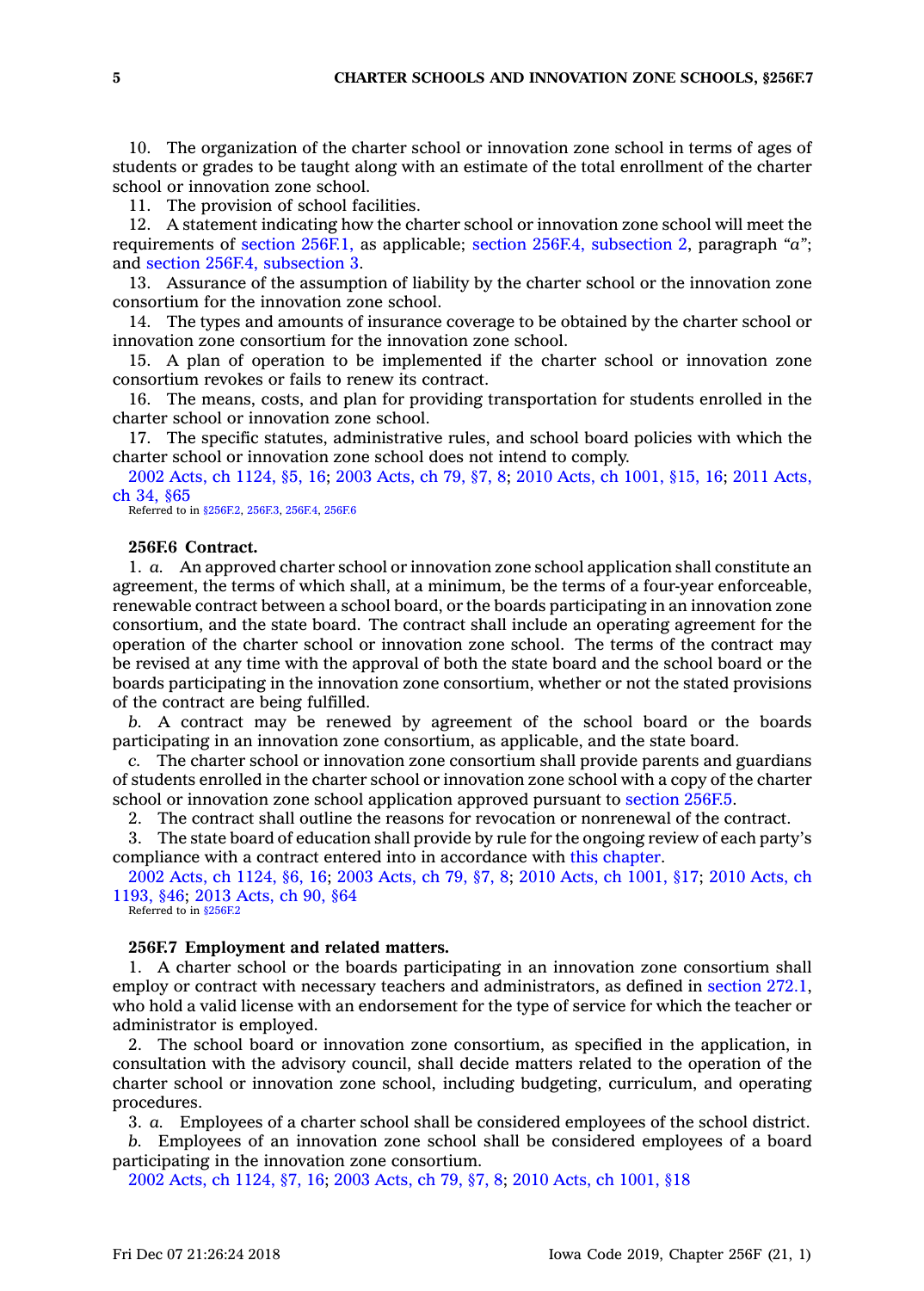#### **256F.8 Procedures for revocation or nonrenewal of contract.**

1. A contract for the establishment of <sup>a</sup> charter school or innovation zone school may be revoked by the state board, the school board that established the charter school, or the innovation zone consortium that established the innovation zone school if the appropriate board or consortium determines that one or more of the following occurred:

*a.* Failure of the charter school or innovation zone school to abide by and meet the provisions set forth in the contract, including educational goals.

*b.* Failure of the charter school or innovation zone school to comply with all applicable law.

*c.* Failure of the charter school or innovation zone school to meet generally accepted public sector accounting principles.

*d.* The existence of one or more other grounds for revocation as specified in the contract. *e.* Assessment of student progress, which is administered in accordance with state and locally determined indicators established pursuant to rules adopted by the state board, does not show improvement in student progress over that which existed in the same student

population prior to the establishment of the charter school or the innovation zone school. 2. The decision by <sup>a</sup> school board or an innovation zone consortium to revoke or to fail to take action to renew <sup>a</sup> charter school or innovation zone school contract is subject to appeal under procedures set forth in [chapter](https://www.legis.iowa.gov/docs/code//290.pdf) 290.

3. A school board or <sup>a</sup> board participating in an innovation zone consortium that is considering revocation or nonrenewal of <sup>a</sup> charter school or innovation zone school contract shall notify the advisory council, the parents or guardians of the students enrolled in the charter school or innovation zone school, and the teachers and administrators employed by the charter school or innovation zone school, sixty days prior to revoking or the date by which the contract must be renewed, but not later than the last day of classes in the school year.

4. If the state board determines that <sup>a</sup> charter school or innovation zone school is in substantial violation of the terms of the contract, the state board shall notify the school board or innovation zone consortium and the advisory council of its intention to revoke the contract at least sixty days prior to revoking <sup>a</sup> contract and the school board or the school boards participating in the innovation zone consortium shall assume oversight authority, operational authority, or both oversight and operational authority. The notice shall state the grounds for the proposed action in writing and in reasonable detail. The school board or innovation zone consortium may request in writing an informal hearing before the state board within fourteen days of receiving notice of revocation of the contract. Upon receiving <sup>a</sup> timely written request for <sup>a</sup> hearing, the state board shall give reasonable notice to the school board or innovation zone consortium of the hearing date. The state board shall conduct an informal hearing before taking final action. Final action to revoke <sup>a</sup> contract shall be taken in <sup>a</sup> manner least disruptive to students enrolled in the charter school or innovation zone school. The state board shall take final action to revoke or approve continuation of <sup>a</sup> contract by the last day of classes in the school year. If the final action to revoke <sup>a</sup> contract under this [section](https://www.legis.iowa.gov/docs/code/256F.8.pdf) occurs prior to the last day of classes in the school year, <sup>a</sup> charter school or innovation zone school student may enroll in the resident district.

5. The decision of the state board to revoke <sup>a</sup> contract under this [section](https://www.legis.iowa.gov/docs/code/256F.8.pdf) is solely within the discretion of the state board and is final.

6. A school board revoking <sup>a</sup> contract or <sup>a</sup> school board, innovation zone consortium, or advisory council that fails to renew <sup>a</sup> contract under this [chapter](https://www.legis.iowa.gov/docs/code//256F.pdf) is not liable for that action to the charter school or innovation zone school, <sup>a</sup> student enrolled in the charter school or innovation zone school or the student's parent or guardian, or any other person.

2002 Acts, ch [1124,](https://www.legis.iowa.gov/docs/acts/2002/CH1124.pdf) §8, 16; 2003 [Acts,](https://www.legis.iowa.gov/docs/acts/2003/CH0079.pdf) ch 79, §7, 8; 2010 Acts, ch [1001,](https://www.legis.iowa.gov/docs/acts/2010/CH1001.pdf) §19, 20 Referred to in [§282.18](https://www.legis.iowa.gov/docs/code/282.18.pdf)

### **256F.9 Procedures after revocation — student enrollment.**

If <sup>a</sup> charter school or innovation zone school contract is revoked in accordance with [this](https://www.legis.iowa.gov/docs/code//256F.pdf) [chapter](https://www.legis.iowa.gov/docs/code//256F.pdf), <sup>a</sup> nonresident student who attended the school, and any siblings of the student, shall be determined to have shown "good cause" as provided in section 282.18, [subsection](https://www.legis.iowa.gov/docs/code/282.18.pdf) 4, paragraph *"b"*, and may submit an application to another school district according to [section](https://www.legis.iowa.gov/docs/code/282.18.pdf)